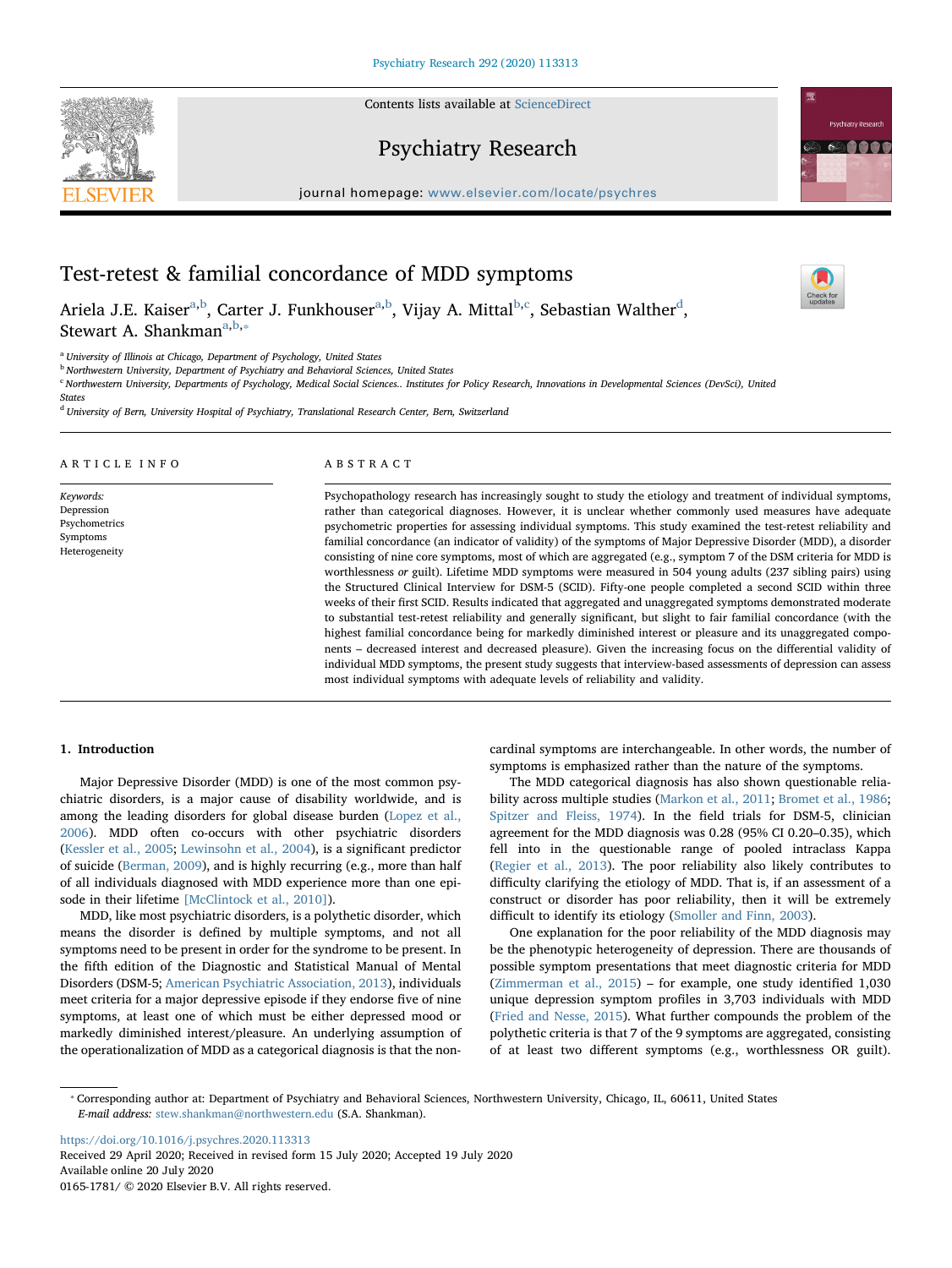Moreover, many of the symptoms consist of contrasting features (e.g., increase OR decrease in weight/appetite). Importantly, studies show that many of the aggregated symptoms that are phrased as contrasting co-occur in some patients with MDD (e.g., psychomotor retardation OR psychomotor agitation [\(Parker et al., 1995\)](#page-6-9); insomnia OR hypersomnia [Soehner et al., 2014\)](#page-6-10).

Although the categorical diagnosis has demonstrated questionable reliability, it remains unclear if the individual symptoms comprising MDD are themselves reliable. One of the main challenges in symptombased research is establishing reliable and valid tools to measure individual symptoms. Although most rating scales are not validated at the symptom level (and certainly not for unaggregated symptoms), one small study  $(N = 31)$  did examine inter-rater reliability and concurrent validity for individual symptoms of MDD ([Mazure et al., 1986](#page-6-11)). Results highlighted that most symptoms of MDD can be reliably detected by clinicians during a semi-structured interview and that observable symptoms correlated with patients' behaviors.

## 1.1. Differential validity of individual depressive symptoms

In addition to reliability, research has increasingly focused on the differential validity of individual depressive symptoms. For example, studies suggest that diverse etiological factors may lead to the occurrence of different depressive symptoms, further suggesting that different depressive symptoms are not interchangeable. [Keller et al. \(2007\)](#page-5-4) found that chronic stress was associated with some but not all symptoms, such as fatigue and hypersomnia. Likewise, genetic disposition to specific symptoms is uncertain, as [Kendler and](#page-5-5) [Aggen \(2017\)](#page-5-5) detected only modest concordance of individual MDD symptoms among monozygotic twins, while there were separate environmental factors for different symptoms. Another study found that chronic stress, prior history of depression, higher number of stressful life events, childhood stress, and sex predicted worsening of only certain MDD symptoms [\(Fried et al., 2014\)](#page-5-6). Finally, a subset of MDD symptoms seems to impact functional impairment, e.g. low mood, difficulty concentrating, fatigue, and loss of interest/pleasure [\(Fried and](#page-5-7) [Nesse, 2014\)](#page-5-7). These findings support the idea that symptom sum-scores disregard qualitative differences between particular depressive symptoms.

Besides research showing differential impact of certain MDD symptoms on impairment and etiological factors, several studies have shown that the presence of particular symptoms (e.g., sleep disturbances and hopelessness [[Benca and Peterson, 2008](#page-5-8); [Dew et al.,](#page-5-9) [1997\]](#page-5-9)) predicted a worse outcome to antidepressant treatment (see also, [McMakin et al., 2012](#page-6-12); [Uher et al.,2012](#page-6-13)). Thus, treating specific symptoms as interchangeable indicators of a latent disease ignores key prognostic variables in the course and treatment of depression.

Studying specific symptoms, rather than a latent disorder, is also consistent with the network theory of psychopathology, which states that disorders are the result of causal relationships between individual symptoms [\(Borsboom and Cramer, 2013](#page-5-10); [Boccaletti et al., 2006](#page-5-11)). Psychopathology network analysis has become extremely popular in psychopathology research [\(Funkhouser et al., 2020](#page-5-12); [McNally, 2019](#page-6-14)) suggesting that even more MDD research will focus on individual symptoms. Additionally, studying the psychometrics of individual symptoms would support the growing interest in depression measures guided by Item Response Theory, such as computerized adaptive tests that automatically administer items to examinees based on their prior responses [\(Fries et al., 2011](#page-5-13)).

In sum, individual symptoms of MDD have been and continue to be widely studied, and the exponentially increasing popularity of network theory and modeling suggests that even more MDD research will focus on individual symptoms. Despite the increasing focus on individual symptoms in MDD research, relatively little is known about the reliability of commonly used measures of individual MDD symptoms.

The goal of the study was to examine the psychometric properties

for the (1) categorical diagnosis, (2) aggregated symptoms (e.g., sleep disturbance overall), and (3) unaggregated symptoms (e.g., hypersomnia and insomnia) of MDD. The study focused on two psychometric properties - test-retest reliability and familialness (i.e., the extent to which they run in families). Since [Robins and Guze's \(1970\)](#page-6-15) classic paper on psychiatric validity, familialness has long been considered an important validator for psychiatric disorders (and, by extension, individual symptoms) given that family history of a disorder is a robust correlate/risk factor for disorders in probands ([Klein et al., 2003](#page-6-16); [Nierenberg et al., 2007\)](#page-6-17). To our knowledge, no study has examined the test-retest reliability of all unaggregated and aggregated symptoms, and only one study examined the familialness of individual symptoms. [Korszun et al. \(2004\)](#page-6-18) examined the familialness of depression symptom dimensions between sibling pairs and found the highest correlations between siblings for the symptoms of restlessness, anxiety, loss of libido, and irritability ( $rs = .26-.31$ ; [Korszun, et al., 2004](#page-6-18)). The present study will build off Korszun et al. by examining DSM-5 aggregated and unaggregated symptoms in a community sample of sibling pairs rather than in a sample with severe and recurrent MDD. This is an important advancement because individuals with subthreshold MDD are a clinically significant group ([Shankman et al., 2008](#page-6-19), [2009\)](#page-6-20) and only focusing on those with severe and recurrent MDD may limit generalizability. Given the differential validity of individual MDD symptoms, certain symptoms may run in families more than others, further supporting the varied validity of individual MDD symptoms.

We hypothesize that both aggregated and unaggregated symptoms will exhibit significant test-retest reliability and familial concordance, but (given the heterogeneity of MDD symptoms) will vary substantially.

#### 2. Methods

## 2.1. Participants

504 participants were recruited as part of a NIMH-funded family study (see [Gorka et al., 2016f](#page-5-14)or additional details). Participants were 18 to 30 years old, nested within 274 families, and included 237 sibling pairs breaking down into 40 male-male dyads, 91 male-female dyads, and 106 female-female dyads (see [Table 1](#page-1-0) for additional participant demographics). Advertisements (fliers, internet postings, etc.) were used to recruit participants from the community and from mental health clinics. A Research Domain Criteria (RDoC) approach ([Shankman and Gorka, 2015\)](#page-6-21) was taken to participant recruitment such that recruitment screening was agnostic to DSM diagnostic categories (beyond the exclusion criteria listed below). However, participants with elevated symptoms of internalizing psychopathology were oversampled to ensure that the sample was clinically relevant. Specifically, the Depression, Anxiety, and Stress Scale [\(Lovibond and Lovibond, 1995\)](#page-6-22) was administered during the initial phone screen to ensure that the severity of internalizing symptomology within the sample was normally distributed, but also was higher than the general population ( $M = 10.35$ )  $[SD = 10.07]$  vs.  $M = 8.3$   $[SD = 9.8]$ ; [Crawford et al., 2011\)](#page-5-15).

<span id="page-1-0"></span>

| Table 1 |  |                                               |
|---------|--|-----------------------------------------------|
|         |  | Participant demographics and characteristics. |

|                          | Sibling Pairs<br>$(N = 237)$ | Test-Retest Reliability<br>$(N = 51)$ |
|--------------------------|------------------------------|---------------------------------------|
| Age (Mean, SD)           | 22.3(3.2)                    | 22.3(3.3)                             |
| Percent Female           | 64%                          | 60%                                   |
| Race/Ethnicity           |                              |                                       |
| Percent Caucasian        | 41.1%                        | 41.2%                                 |
| Percent Hispanic         | 22.6%                        | 11.8%                                 |
| Percent African American | 14.5%                        | 23.5%                                 |
| Percent Asian            | 10.6%                        | 9.8%                                  |
| Percent Middle eastern   | 4.1%                         | 2.0%                                  |
| Percent Mixed race       | $6.1\%$                      | $9.0\%$                               |
| Percent Other            | .9%                          | 2.0%                                  |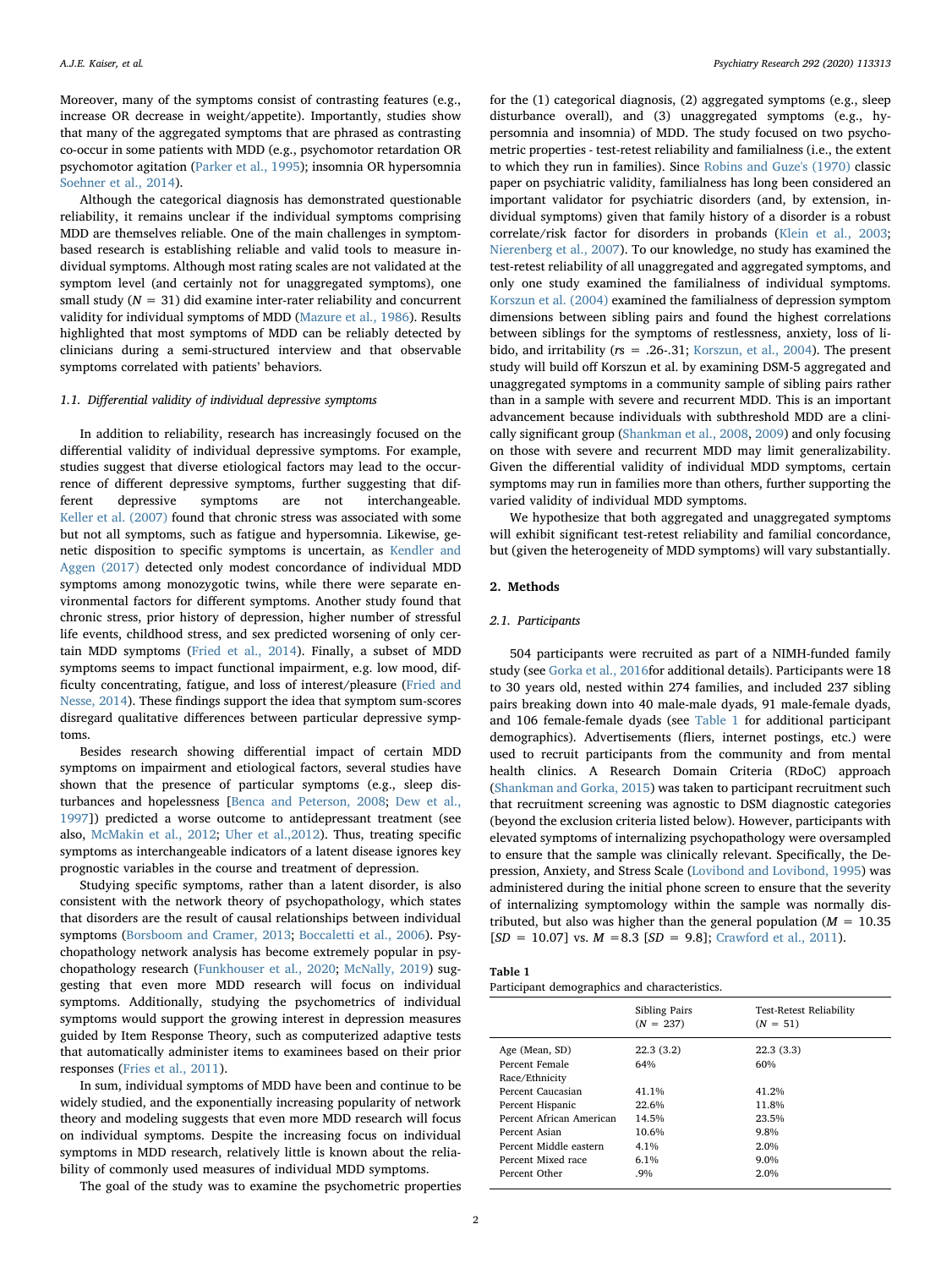Inclusion criteria specified that participants had at least one full biological sibling that was also willing to participate in the study. Exclusion criteria included personal or family history of psychosis or mania at the time of the interview (given that psychosis and mania have been shown to be separable from internalizing and externalizing disorders; [Caspi et al., 2014; Kotov et al., 2017; Krueger et al., 1999,](#page-5-16) [Markon, 2010](#page-5-16)), being a twin, inability to read or write in English, history of serious head trauma, and left-handedness (to protect against confounds with the neurophysiological data collected for other aims of the larger study).

# 2.2. Structured clinical interview for diagnostic and statistical manual of mental disorders (SCID)

Symptoms were assessed for participants' worst lifetime depressive episode using the SCID [\(First et al., 2015](#page-5-17)), a widely used semi-structured clinical interview. The SCID used in the present study was modified slightly to better assess individual symptoms [\(Shankman et al.,](#page-6-23) [2018\)](#page-6-23). First, the separate parts of aggregated symptoms were coded independently (e.g., the MDD symptom "worthlessness or guilt" was split so that it yielded separate ratings for worthlessness and guilt). Second, to increase sensitivity to individuals with subthreshold psychopathology and facilitate the calculation of symptom severity scales, interviewers assessed all lifetime MDD symptoms even if the cardinal symptoms (depressed mood and loss of interest/pleasure) were not endorsed (note: if neither cardinal symptom was endorsed, interviewers assessed symptoms for the 2-week or longer period in their life during which participants were "most distressed or upset"). Doctoral students and bachelor's level interviewers were supervised by a licensed clinical psychologist and trained to criterion on the SCID by viewing the SCID-101 training videos [\(SCID-101, 1998](#page-6-24)), overseeing two or three SCID interviews with an experienced interviewer, and completing three SCID interviews (observed by an advanced interviewer) in which diagnoses were in full agreement with those of the observer. For this study, three sets of variables were pulled from the adapted SCID: the categorical diagnosis of MDD, the nine aggregated symptoms of MDD, and the 23 unaggregated symptoms of MDD. To assess test-retest reliability, a subset of participants ( $N = 51$ ) were pseudo-randomly selected from the overall sample to complete a second SCID with a different interviewer within three weeks of their first SCID ( $M = 8.5$  days,  $SD = 4.3$ ; see [Table 1](#page-1-0) for subsample characteristics). As SCID ratings for each of the depressive items consist of 1 (absent), 2 (subthreshold) and 3 (full threshold), ratings were dichotomized to reflect the presence (3) or absence (1 or 2) of each symptom. Similarly, diagnoses of lifetime MDD reflected the presence or absence of MDD, and the number of depressive episodes was not considered.

#### 2.3. Data analyses

The test-retest reliability and familialness of the lifetime MDD diagnosis and each lifetime MDD symptom were evaluated using Cohen's kappa using established conventions for agreement ([Cohen, 1960\)](#page-5-18). We used R (Version 1.2.1237; [R Core Team, 2019](#page-6-25)) and the R-packages psych (Version 1.8.12; [Revelle, 2018\)](#page-6-26) and boot (Version 1.2-20; [Canty](#page-5-19) [and Ripley, 2013\)](#page-5-19). For power analyses, we used package irr (Version 0.84.1; [Gamer et al., 2012](#page-5-20)). We randomly assigned each subject within each sibling pair to be either sibling 1 or sibling 2 and then computed bootstrapped 95% confidence intervals around the estimated Kappa for each symptom (i.e., the 9 aggregated symptoms and 23 unaggregated symptoms). If the confidence interval of the Kappa did not contain a value of zero, it was considered significant.

Sex and age have been shown to impact the clinical presentation of MDD. Women are approximately 1.7 times as likely as men to report a lifetime history of MDD ([Kessler et al., 1993](#page-6-27)) and research has shown that the presentation of MDD symptoms varies as a function of age ([Kovacs et al., 1997; Lux and Kendler, 2010](#page-6-28)). In order to include age and sex as covariates, logistic regressions were run as kappa analyses do not allow for the inclusion of covariates. Thus, all models testing for familial concordance covaried for each sibling's sex and age and the interaction of the two siblings' sex and age. A randomly assigned sibling's symptom (aggregated or unaggregated) was the independent variable, the other sibling's symptom was the dependent variable, and the sexes and ages of the two siblings and their interactions were included as covariates (for a similar approach, see [Khan et al., 2002](#page-6-29); [Moskvina et al., 2008\)](#page-6-30). If the same familial effect was operative for both male and female siblings, logistic regressions covarying for the interaction of each sibling's sex as well as their ages would remain significant. However, if a familial effect was age- and/or sex-dependent, then the results would no longer remain when including these covariates.

# 3. Results

## 3.1. Test-retest reliability

The lifetime diagnosis of MDD had substantial test-retest reliability  $(k = .68)$ . The test-retest reliabilities for aggregated symptoms fell into the moderate range (see [Fig. 1a](#page-3-0)), and were highest for loss of interest/ pleasure ( $k = .71$ ) and depressed mood ( $k = .63$ ) and lowest for suicidal thoughts and behaviors ( $k = .52$ ) and inappropriate guilt and feelings of worthlessness ( $k = .52$ ). At the unaggregated symptom level, nearly all unaggregated symptoms had fair to substantial test-retest reliability (see [Fig. 1](#page-3-0)b). The unaggregated symptoms with the strongest reliability (all of which fell into the substantial range) included middle insomnia ( $k = .75$ ), hypersomnia ( $k = .72$ ), psychomotor retardation  $(k = .72)$ , and specific plan for a suicide attempt  $(k = .79)$ . The unaggregated symptoms with the lowest test-retest reliability included weight loss ( $k = .17$ ) and psychomotor agitation ( $k = .23$ ) ([Table 2](#page-3-1)).

### 3.2. Familial concordance

In the sample of 237 sibling pairs, there was fair familial concordance for the lifetime categorical MDD diagnosis  $(k = .21)$ . The familial concordances for the aggregated symptoms are presented in [Fig. 2](#page-3-2) and were highest for loss of interest/pleasure  $(k = .28)$  and depressed mood ( $k = .21$ ). At the unaggregated symptom level, the symptoms that comprise anhedonialoss of interest/pleasure —loss of interest ( $k = .21$ ) and loss of pleasure ( $k = .25$ )—had the highest familial concordance and were in the fair agreement range (see [Fig. 3](#page-4-0)). The unaggregated symptoms with the lowest familial concordance included sleep disturbance  $(k = .08)$  and psychomotor disturbance  $(k = .04)$ .

### 3.3. Impact of sex and age on familial concordance

Results of logistic regressions examining familial associations covarying for age and sex were consistent with the results of Cohen's Kappa for all aggregated symptoms and the majority of unaggregated symptoms in MDD. However, the unaggregated symptoms of appetite loss  $(B = .80, p = .035)$  and suicidal ideation  $(B = .96, p = .025)$  were significant when controlling for sex and age but did not have significant Cohen's Kappas in models that did not take into account sex and age differences.

# 4. Discussion

Research has increasingly studied the etiology, course, and treatment responsiveness of individual MDD symptoms rather than the overall disorder. Many of these studies have assessed symptoms using single items from structured interviews. However, the psychometric properties of these assessments are unclear. Therefore, it is necessary to study the reliability and validity of tools that can measure individual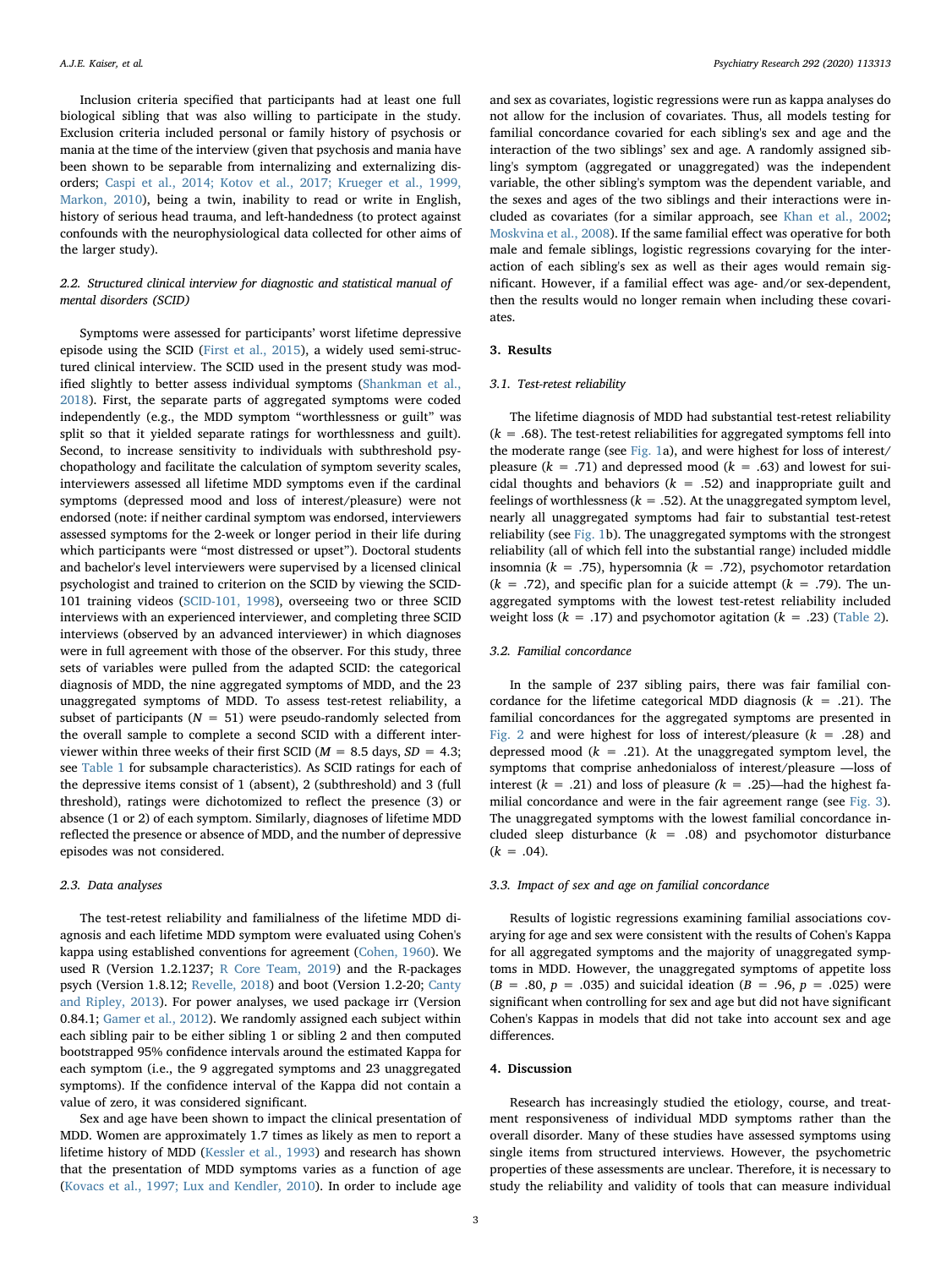<span id="page-3-0"></span>

Fig. 1. Cohen's Kappas for the test-retest reliability of (a) aggregated and (b) unaggregated MDD symptoms.

<span id="page-3-1"></span>

| Table 2                                                                  |
|--------------------------------------------------------------------------|
| Aggregated and unaggregated symptom endorsement at Time 1, Time 2, both, |
| only one time.                                                           |

|                          | % Endorsed<br>Time 1 | % Endorsed<br>Time 2 | % Endorsed<br>Time 1 and<br>Time 2 | % Endorsed at<br>one time point<br>only (but not<br>both) |
|--------------------------|----------------------|----------------------|------------------------------------|-----------------------------------------------------------|
| Depressed Mood           | 56.86                | 58.82                | 49.02                              | 17.65                                                     |
| Low Mood                 | 54.9                 | 54.9                 | 45.1                               | 19.61                                                     |
| Emptiness                | 43.14                | 43.14                | 35.29                              | 15.69                                                     |
| Hopelessness             | 33.33                | 37.25                | 25.49                              | 19.61                                                     |
| Loss of Interest/        | 54.9                 | 60.78                | 50.98                              | 13.73                                                     |
| Pleasure                 |                      |                      |                                    |                                                           |
| Loss of Interest         | 50.98                | 56.86                | 45.1                               | 17.65                                                     |
| Loss of Pleasure         | 50.98                | 50.98                | 43.14                              | 15.69                                                     |
| Change in Weight         | 47.06                | 43.14                | 35.29                              | 19.61                                                     |
| Appetite Gain            | 13.73                | 18                   | 9.8                                | 11.76                                                     |
| Appetite Loss            | 29.41                | 24                   | 19.61                              | 11.76                                                     |
| Weight Gain              | 11.76                | 14                   | 5.88                               | 13.73                                                     |
| Weight Loss              | 15.69                | 4                    | 1.96                               | 13.73                                                     |
| <b>Sleep Disturbance</b> | 54.9                 | 56.86                | 49.02                              | 13.73                                                     |
| Early Insomnia           | 33.33                | 25.49                | 21.57                              | 15.69                                                     |
| Middle Insomnia          | 29.41                | 23.53                | 21.57                              | 9.8                                                       |
| Late Insomnia            | 17.65                | 17.65                | 9.8                                | 15.69                                                     |
| Hypersomnia              | 19.61                | 25.49                | 17.65                              | 9.8                                                       |
| Psychomotor              | 19.61                | 33.33                | 19.61                              | 13.73                                                     |
| <b>Disturbance</b>       |                      |                      |                                    |                                                           |
| Psychomotor              | 5.88                 | 7.84                 | 1.96                               | 9.8                                                       |
| Agitation                |                      |                      |                                    |                                                           |
| Psychomotor              | 15.69                | 27.45                | 15.69                              | 11.76                                                     |
| Retardation              |                      |                      |                                    |                                                           |
| Fatigue                  | 52.94                | 56.86                | 47.06                              | 15.69                                                     |
| Worthlessness/           | 39.22                | 47.06                | 31.37                              | 23.53                                                     |
| Guilt                    |                      |                      |                                    |                                                           |
| Worthlessness            | 23.53                | 39.22                | 21.57                              | 19.61                                                     |
| Guilt                    | 27.45                | 19.61                | 11.76                              | 23.53                                                     |
| Concentration            | 41.18                | 39.22                | 31.37                              | 17.65                                                     |
| Difficulty               |                      |                      |                                    |                                                           |
| Indecisiveness           | 21.57                | 17.65                | 11.76                              | 15.69                                                     |
| Ability to               | 39.22                | 35.29                | 29.41                              | 15.69                                                     |
| Concentrate              |                      |                      |                                    |                                                           |
| Suicidal                 | 29.41                | 19.61                | 15.69                              | 17.65                                                     |
| Thoughts/                |                      |                      |                                    |                                                           |
| <b>Behaviors</b>         |                      |                      |                                    |                                                           |
| Thoughts of Death        | 29.41                | 19.61                | 15.69                              | 17.65                                                     |
| Suicidal Ideation        | 23.53                | 13.73                | 11.76                              | 13.73                                                     |
| Specific Plan            | 5.88                 | 3.92                 | 3.92                               | 1.96                                                      |
| Past Attempt             | 1.96                 | 4                    | 1.96                               | 1.96                                                      |
|                          |                      |                      |                                    |                                                           |

<span id="page-3-2"></span>

Fig. 2. Cohen's Kappa for the familial concordance of aggregated MDD symptoms.

symptoms such as the SCID. The present study found that nearly all symptoms, both aggregated and unaggregated, had significant testretest reliability – with kappas falling in the moderate to substantial range. While aggregated and unaggregated symptoms had similar familial concordance in the slight to fair range, aggregated symptoms had slightly better estimates of familial agreement. Importantly, results also indicated that the effects were generally not influenced by differences in sex or age.

# 4.1. Test-retest reliability

Due to the symptomatic heterogeneity of MDD, questions have been raised regarding whether the different sub-parts of each symptom (e.g., psychomotor agitation vs psychomotor retardation; [Walther et al.,](#page-6-31) [2019\)](#page-6-31) have different psychometric properties ([Mazure et al. 1986](#page-6-11)). Therefore, it is important to examine the test-retest reliability of aggregated and unaggregated MDD symptoms. Our results show that the test-retest reliability of individual MDD symptoms fell into the moderate to substantial range for both aggregated and unaggregated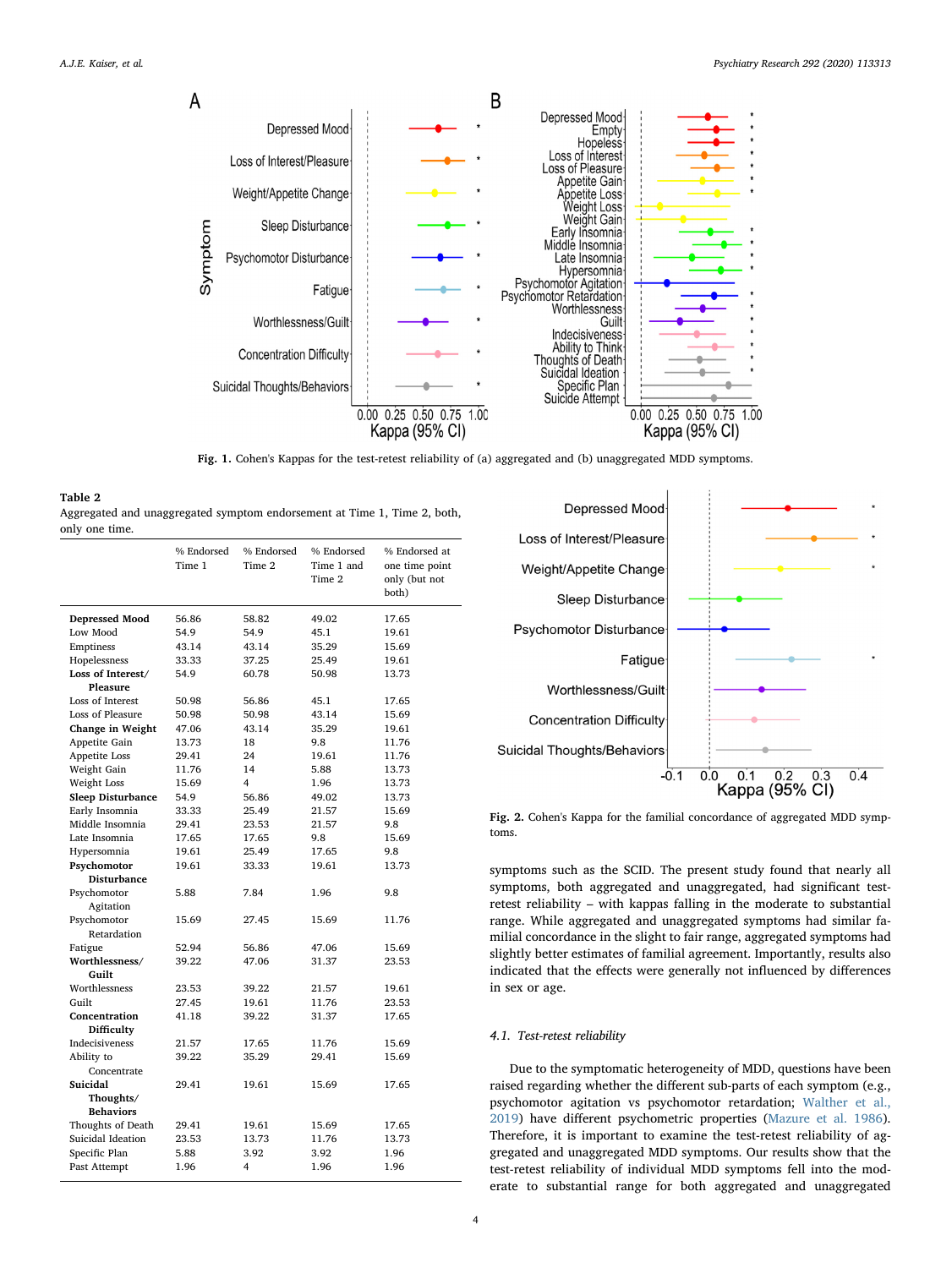<span id="page-4-0"></span>

Fig. 3. Cohen's Kappa for the familial concordance of unaggregated MDD symptoms.

depressive symptoms. The results for the unaggregated symptom "specific plan for suicide" should be interpreted with caution as the sample had a low endorsed rate for this symptom. Future research should examine its test-retest reliability in samples with higher base rates of symptoms regarding suicidal behaviors, such as those with chronic or treatment resistant depression [\(Klein et al., 2008](#page-6-32)).

With the exception of worthlessness/guilt and weight loss/gain, the reliability of unaggregated symptoms was comparable to the corresponding aggregated symptoms, falling into the moderate to substantial range. Therefore, studies examining individual symptoms should consider the lower reliability of worthlessness/guilt and weight loss/gain when examining these symptoms separately relative to when they are aggregated. Importantly, these two aggregated symptoms may have had slightly better reliability not because their subcomponents are interchangeable, but simply because they aggregated multiple items ([Sijtsma, 2009\)](#page-6-33). Additionally, the poorer reliability of these (and other unaggregated) symptoms may have resulted from unclear definitions or idiosyncratic interpretations of symptoms. For example, participants/ interviewers may have varied in their perception of what constitutes 'inappropriate' or 'excessive' guilt ([Tilghman-Osborne et al., 2013](#page-6-34) – see [Zahn et al, 2015](#page-6-35) for comparable discussion for worthlessness).

Our findings address questions about the reliability of single-item assessments that are increasingly being used in studies of internalizing disorders ([Mitchell et al., 2007; Turon et al., 2019; Zimmerman et al.,](#page-6-36) [2006\)](#page-6-36). Since our results show that nearly all symptoms had fair to substantial test-retest reliability, we suggest that using items from the SCID is one way to assess individual symptoms reliably. Importantly, skip-outs were suspended, allowing for the assessment of each symptom regardless of the presence of the cardinal symptoms of MDD (or the full diagnosis of MDD). This is crucial when modeling the relationships between individual symptoms, as abiding by the skip-out rules can bias the symptom covariance estimates upon which both network models (Hoff[man et al., 2019](#page-5-21)) and factor models (Kotov et al., 2018) are based.

Although these findings suggest that the SCID can assess individual MDD symptoms reliably, this study does not address other issues related

to the measurement of individual symptoms. For example, the study only examined MDD symptoms as outlined in the DSM-5. While the DSM-5 criteria do a reasonable job of reflecting the prominent symptoms of depression, the list may only reflect a subset of depressionrelated signs and symptoms [\(Kendler et al., 2018;](#page-6-37) Fried et al, 2015). Indeed, non-MDD symptoms such as irritability and anger are linked to more severe and chronic depression ([Judd et al., 2013](#page-5-22)). Thus, DSM-5 criteria remain an imperfect approximation of the broader syndrome. [Kendler \(2016\)](#page-6-38) argues that diagnostic criteria are designed to index rather than describe the complete syndrome and aggregating disparate symptoms (as explored in this study) likely further impacts the reliability and validity of diagnosis. Thus, clinicians should make an effort to explore the diversity of the depressive symptoms that patients experience which includes aggregated, unaggregated, and non-DSM-5 items. Future research should also examine the reliability of individual symptoms of other, commonly comorbid disorders such as Generalized Anxiety Disorder, to facilitate transdiagnostic work on individual symptoms.

#### 4.2. Familial concordance

In addition to reliability, our results provide insight into the validity of the aggregated and unaggregated symptoms of MDD by examining the familial concordance of MDD symptoms. A well-replicated finding in the literature is that most (if not all) psychiatric disorders are moderately heritable ([Zuk et al., 2012](#page-6-39); [Sullivan et al., 2000](#page-6-40)). Although a previous study estimated the familial concordance of factors of depression symptoms (identified via exploratory factor analysis, [Korszun et al., 2004](#page-6-18)), to our knowledge this study is the first to examine the familial concordance of individual MDD symptoms. Results indicated that individual symptoms of MDD had low to fair concordance between siblings, suggesting that symptoms are majorly influenced by unique (that is, unshared with their biological sibling) environmental experiences. Aggregated and unaggregated symptoms were roughly equally familial. Additionally, the significance of each symptom's familial concordance did not change when the interaction of each sibling's sex and age was included in the model, suggesting that there likely is not a sex-specific factor (e.g., genetic, hormonal, social, environmental) that strongly impacts familial concordance.

While MDD diagnosis and numerous MDD symptoms were shown to be familial, the degree to which these effects were due to genetic versus environmental factors is uncertain. Twin studies, which can quantify the relative importance of genetic, shared environmental, and unique environmental factors on MDD, offer insight into this important question. Twin studies have shown that while genetics are an important factor for certain MDD symptoms (e.g., loss of appetite, loss of libido/ sexual pleasure, feelings of guilt, and hopelessness; [Jang et al., 2004](#page-5-23)), most of the variance is attributable to unique environmental factors ([Kendler et al., 2013](#page-6-41)) and some symptoms associated with MDD may not be heritable at all ([Jang et al., 2004\)](#page-5-23). Several studies have sought to identify specific genetic or environmental factors that contribute to one or more individual depressive symptoms (e.g., [Keller et al., 2007](#page-5-4); [Myung et al., 2012\)](#page-6-42), but further research is needed to gain insight into the etiology of depressive symptoms.

# 4.3. Limitations

These findings should be interpreted in the light of several limitations. First, the bootstrapped CIs for the Kappa estimates are fairly large, possibly due to the small sample size and low prevalence rates for many of the symptoms, especially the unaggregated symptoms. Replication of these results is needed. However, a power analysis revealed that the N of 51 had 95% power to detect test-retest reliabilities for moderately endorsed (> 30%) symptoms. Second, the differential variability in depressive symptoms is a potential source of biased estimates, because heavily skewed symptoms that were infrequently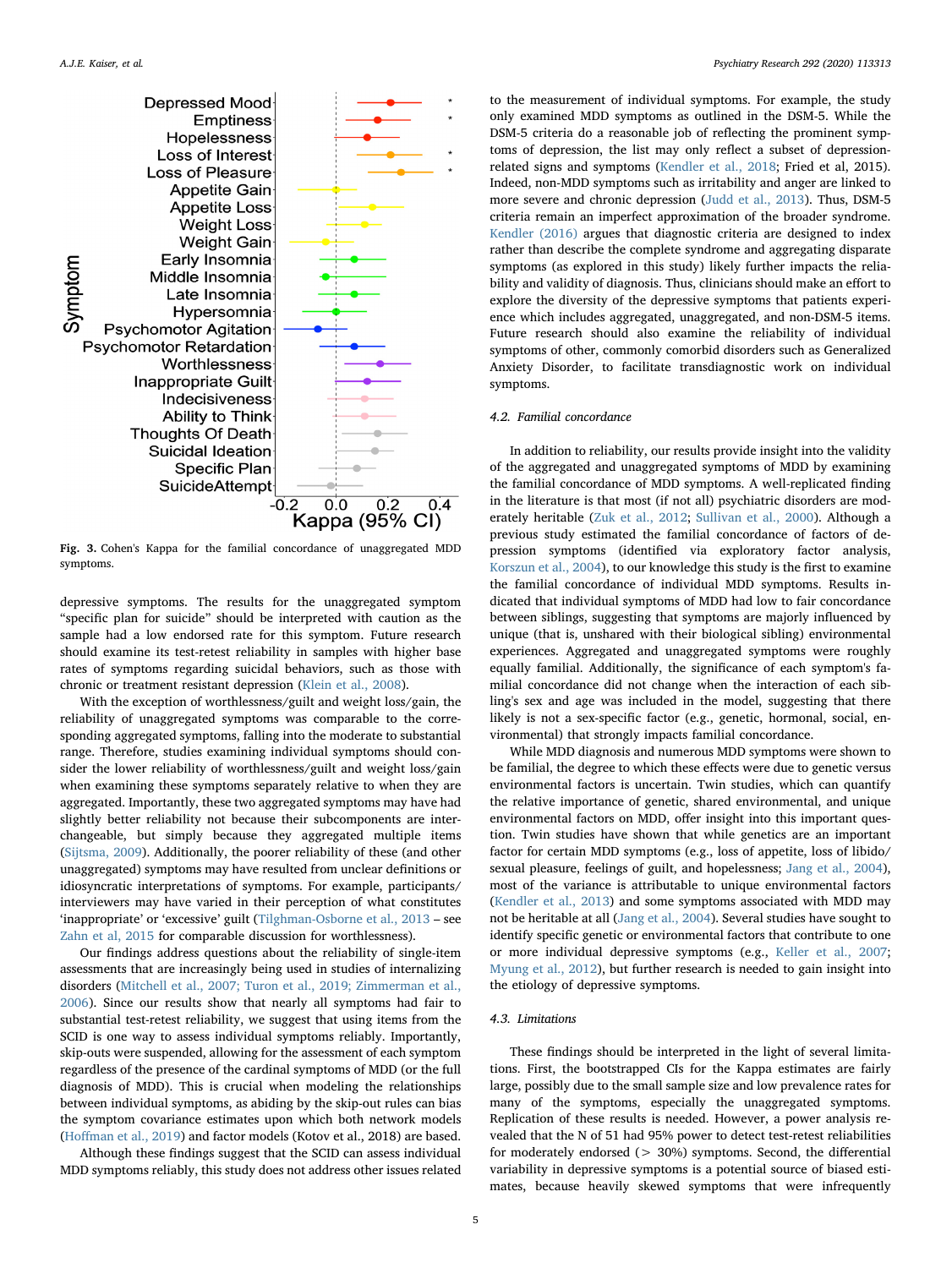endorsed are less likely to demonstrate significant statistical relationships (e.g., suicidal behaviors or psychomotor agitation in our sample). Third, the degree of accuracy for recalling symptoms of lifetime psychiatric disorders, including MDD, has been questioned [\(Olino et al.,](#page-6-43) [2012;](#page-6-43) [Takayanagi et al., 2014](#page-6-44)). According to Wells and Horwood, only 44% of participants with a lifetime diagnosis of MDD recalled a cardinal symptom of MDD, which, although concerning, also speaks to the importance of examining all 32 aggregated and unaggregated symptoms when studying lifetime MDD. In the same vein, participants may have had idiosyncratic understandings of the unaggregated symptoms. For example, participants understanding of the symptom "suicide plan" may or may not have reflected an intent to die [\(Linehan, 1986\)](#page-6-45). Fourth, the present study only looked at one component of validity (familial concordance), and future studies should examine other aspects of validity (e.g., treatment response, functional impairment, laboratory tasks). Fifth, analyses of familial concordance examined each symptom independently, but it is possible that some symptoms share a common genetic or environmental cause. It is also possible that some symptoms are causally related (e.g., insomnia may cause fatigue; [Borsboom and](#page-5-10) [Cramer, 2013\)](#page-5-10), which would bias the estimated familial concordance of a given symptom to the extent that it is caused by other symptoms. Sixth, test-retest reliability was not examined for the same exact participant interview, rather, it was the reliability of the same MDD episode using a different interviewer. Test retest reliability was therefore confounded with inter rater reliability; nevertheless, this is a conservative estimate of the true reliability and validity of the SCID's ability to assess individual symptoms

## 4.4. Conclusions

Psychopathology research has increasingly focused on individual symptoms of depression and other disorders. The majority of this work has utilized item-level analyses of assessments that were originally designed to measure latent disorders, and the psychometric properties of these single-item symptom measures are unclear. The present study found that individual MDD symptoms (as assessed by the SCID, a widely used diagnostic interview) demonstrated significant test-retest reliability in the fair to substantial range; and slight to fair familial concordance. Test-retest reliability and familial concordance was generally similar for unaggregated symptoms and their corresponding aggregated symptom. Taken together, these findings provide preliminary evidence that interview-obtained measures of individual MDD symptoms (either aggregated or unaggregated) generally have adequate test-retest reliability to assess certain lifetime depressive symptoms, but might not be able to assess all symptoms. However, further research examining the reliability and validity of both interview- and questionnaire-based measures of individual symptoms is needed.

## Author statement

Ms. Kaiser was the primary author of the study and conducted the analyses along with Mr. Funkhouser. Drs. Walther and Mittal contributed to the interpretation of the data and constructs studied. Dr. Shankman was PI of the project from which the data was collected and conceptualized the study. All authors contributed to the writing of the manuscript. We wish to acknowledge Dr. Robin Mermelstein for her assistance with conceptualization and her review on a previous version of this paper.

#### Declaration of Competing Interest

None.

#### Acknowledgment

This work was supported by grants from the National Institute of Mental Health (R01MH098093 [PI: Shankman] and R01MH118741 [PI: Shankman, Mittal, and Walther]). Other support for this work was provided by the University of Illinois at Chicago (UIC) Center for Clinical and Translational Science (CCTS) award number UL1RR029879 from the National Center for Research Resources.

## Supplementary materials

Supplementary material associated with this article can be found, in the online version, at [doi:10.1016/j.psychres.2020.113313.](https://doi.org/10.1016/j.psychres.2020.113313)

#### References

- <span id="page-5-1"></span>[American Psychiatric Association, 2013. Diagnostic and Statistical Manual of Mental](http://refhub.elsevier.com/S0165-1781(20)31157-4/sbref0001) [Disorders, 5th ed. Arlington, VA.](http://refhub.elsevier.com/S0165-1781(20)31157-4/sbref0001)
- <span id="page-5-8"></span>Benca, R.M., Peterson, M.J., 2008. Insomnia and depression. Sleep Med. [https://doi.org/](https://doi.org/10.1016/S1389-9457(08)70010-8) [10.1016/S1389-9457\(08\)70010-8.](https://doi.org/10.1016/S1389-9457(08)70010-8)
- <span id="page-5-0"></span>[Berman, A.L., 2009. Depression and suicide. In: Gotlib, Ian H, Hammen, C.L. \(Eds.\),](http://refhub.elsevier.com/S0165-1781(20)31157-4/sbref0005) [Handbook of Depression, 2nd ed. Guilford Press, New York, NY, pp. 510](http://refhub.elsevier.com/S0165-1781(20)31157-4/sbref0005)–530.
- <span id="page-5-11"></span>Boccaletti, S., Latora, V., Moreno, Y., Chavez, M., Hwang, D.U., 2006. Complex networks: structure and dynamics. Phys. Rep. [https://doi.org/10.1016/j.physrep.2005.10.009.](https://doi.org/10.1016/j.physrep.2005.10.009)
- <span id="page-5-10"></span>Borsboom, D., Cramer, A.O.J., 2013. Network analysis: an integrative approach to the structure of psychopathology. Annu. Rev. Clin. Psychol. [https://doi.org/10.1146/](https://doi.org/10.1146/annurev-clinpsy-050212-185608) [annurev-clinpsy-050212-185608.](https://doi.org/10.1146/annurev-clinpsy-050212-185608)
- <span id="page-5-2"></span>Bromet, E.J., Dunn, L.O., Connell, M.M., Amanda Dew, M., Schulberg, H.C., 1986. Longterm reliability of diagnosing lifetime major depression in a community sample. Arch. Gen. Psychiatry. [https://doi.org/10.1001/archpsyc.1986.01800050033004.](https://doi.org/10.1001/archpsyc.1986.01800050033004)
- <span id="page-5-19"></span>Canty, A., Ripley, B., 2013. boot: Bootstrap R (S-Plus) Functions. R package version 1.3-9. <http://Cran.R-Project.Org/Doc/Packages/>.
- <span id="page-5-16"></span>Caspi, A., Houts, R.M., Belsky, D.W., Goldman-Mellor, S.J., Harrington, H., Israel, S., Meier, M.H., Ramrakha, S., Shalev, I., Poulton, R., Moffitt, T.E., 2014. The p factor: One general psychopathology factor in the structure of psychiatric disorders? Clin. Psychol. Sci. [https://doi.org/10.1177/2167702613497473.](https://doi.org/10.1177/2167702613497473)
- <span id="page-5-18"></span>Cohen, J., 1960. A coefficient of agreement for nominal scales. Educ. Psychol. Meas. [https://doi.org/10.1177/001316446002000104.](https://doi.org/10.1177/001316446002000104)
- <span id="page-5-15"></span>Crawford, J., Cayley, C., Lovibond, P.F., Wilson, P.H., Hartley, C., 2011. Percentile norms and accompanying interval estimates from an Australian general adult population sample for self-report mood scales (BAI, BDI, CRSD, CES-D, DASS, DASS-21, STAI-X, STAI-Y, SRDS, and SRAS). Aust. Psychol. [https://doi.org/10.1111/j.1742-9544.](https://doi.org/10.1111/j.1742-9544.2010.00003.x) [2010.00003.x.](https://doi.org/10.1111/j.1742-9544.2010.00003.x)
- <span id="page-5-9"></span>Dew, M.A., Reynolds, C.F., Houck, P.R., Hall, M., Buysse, D.J., Frank, E., Kupfer, D.J., 1997. Temporal profiles of the course of depression during treatment: predictors of pathways toward recovery in the elderly. Arch. Gen. Psychiatry. [https://doi.org/10.](https://doi.org/10.1001/archpsyc.1997.01830230050007) [1001/archpsyc.1997.01830230050007](https://doi.org/10.1001/archpsyc.1997.01830230050007).
- <span id="page-5-17"></span>[First, M.B., Williams, J.B.W., Karg, R.S., Spitzer, R.L., 2015. Structured Clinical Interview](http://refhub.elsevier.com/S0165-1781(20)31157-4/sbref0016) [for DSM-5 Research Version. Am. Psychiatr. Assoc., Washingt. D.C](http://refhub.elsevier.com/S0165-1781(20)31157-4/sbref0016). Fried, E.I., Nesse, R.M., 2014. The impact of individual depressive symptoms on im-
- <span id="page-5-7"></span>pairment of psychosocial functioning. PLoS One. [https://doi.org/10.1371/journal.](https://doi.org/10.1371/journal.pone.0090311) [pone.0090311](https://doi.org/10.1371/journal.pone.0090311).
- <span id="page-5-3"></span>Fried, E.I., Nesse, R.M., 2015. Depression is not a consistent syndrome: An investigation of unique symptom patterns in the STAR∗D study. J. Affect. Disord. [https://doi.org/](https://doi.org/10.1016/j.jad.2014.10.010) [10.1016/j.jad.2014.10.010.](https://doi.org/10.1016/j.jad.2014.10.010)
- <span id="page-5-6"></span>Fried, E.I., Nesse, R.M., Zivin, K., Guille, C., Sen, S., 2014. Depression is more than the sum score of its parts: Individual DSM symptoms have different risk factors. Psychol. Med. <https://doi.org/10.1017/S0033291713002900>.
- <span id="page-5-13"></span>Fries, J.F., Krishnan, E., Rose, M., Lingala, B., Bruce, B., 2011. Improved responsiveness and reduced sample size requirements of PROMIS physical function scales with item response theory. Arthritis Res. Ther. [https://doi.org/10.1186/ar3461.](https://doi.org/10.1186/ar3461)
- <span id="page-5-12"></span>Funkhouser, C.J., Chacko, A.A., Correa, K.A., Kaiser, A.J.E., Shankman, S.A., 2020. Unique longitudinal relationships between symptoms of psychopathology in youth: a cross-lagged panel network analysis in the ABCD study. J. Child Psychol. Psychiatry Allied Discip. <https://doi.org/10.1111/jcpp.13256>.
- <span id="page-5-20"></span>Gamer, M., Lemon, J., Fellows, I., Singh, P., 2012. Various Coefficients of Interrater Reliability and Agreement. <http://Cran.R-Project.Org/Web/Packages/Irr/Irr.Pdf>.
- <span id="page-5-14"></span>Gorka, S.M., Hee, D., Lieberman, L., Mittal, V.A., Phan, K.L., Shankman, S.A., 2016. Reactivity to uncertain threat as a familial vulnerability factor for alcohol use disorder. Psychol. Med. <https://doi.org/10.1017/S0033291716002415>. Hoffman, M., Steinley, D., Trull, T.J., Sher, K.J., 2019. Estimating transdiagnostic
- <span id="page-5-21"></span>symptom networks: the problem of ``skip outs'' in diagnostic interviews. Psychol. Assess. <https://doi.org/10.1037/pas0000644>.
- <span id="page-5-23"></span>Jang, K.L., Livesley, W.J., Taylor, S., Stein, M.B., Moon, E.C., 2004. Heritability of individual depressive symptoms. J. Affect. Disord. [https://doi.org/10.1016/S0165-](https://doi.org/10.1016/S0165-0327(03)00108-3) [0327\(03\)00108-3](https://doi.org/10.1016/S0165-0327(03)00108-3).
- <span id="page-5-22"></span>Judd, L.L., Schettler, P.J., Coryell, W., Akiskal, H.S., Fiedorowicz, J.G., 2013. Overt irritability/anger in unipolar major depressive episodes: past and current characteristics and implications for long-term course. JAMA Psychiatry. [https://doi.org/10.](https://doi.org/10.1001/jamapsychiatry.2013.1957) [1001/jamapsychiatry.2013.1957](https://doi.org/10.1001/jamapsychiatry.2013.1957).
- <span id="page-5-4"></span>Keller, M.C., Neale, M.C., Kendler, K.S., 2007. Association of different adverse life events with distinct patterns of depressive symptoms. Am. J. Psychiatry. [https://doi.org/10.](https://doi.org/10.1176/appi.ajp.2007.06091564) [1176/appi.ajp.2007.06091564](https://doi.org/10.1176/appi.ajp.2007.06091564).
- <span id="page-5-5"></span>Kendler, K.S., Aggen, S.H., 2017. Symptoms of major depression: their stability,